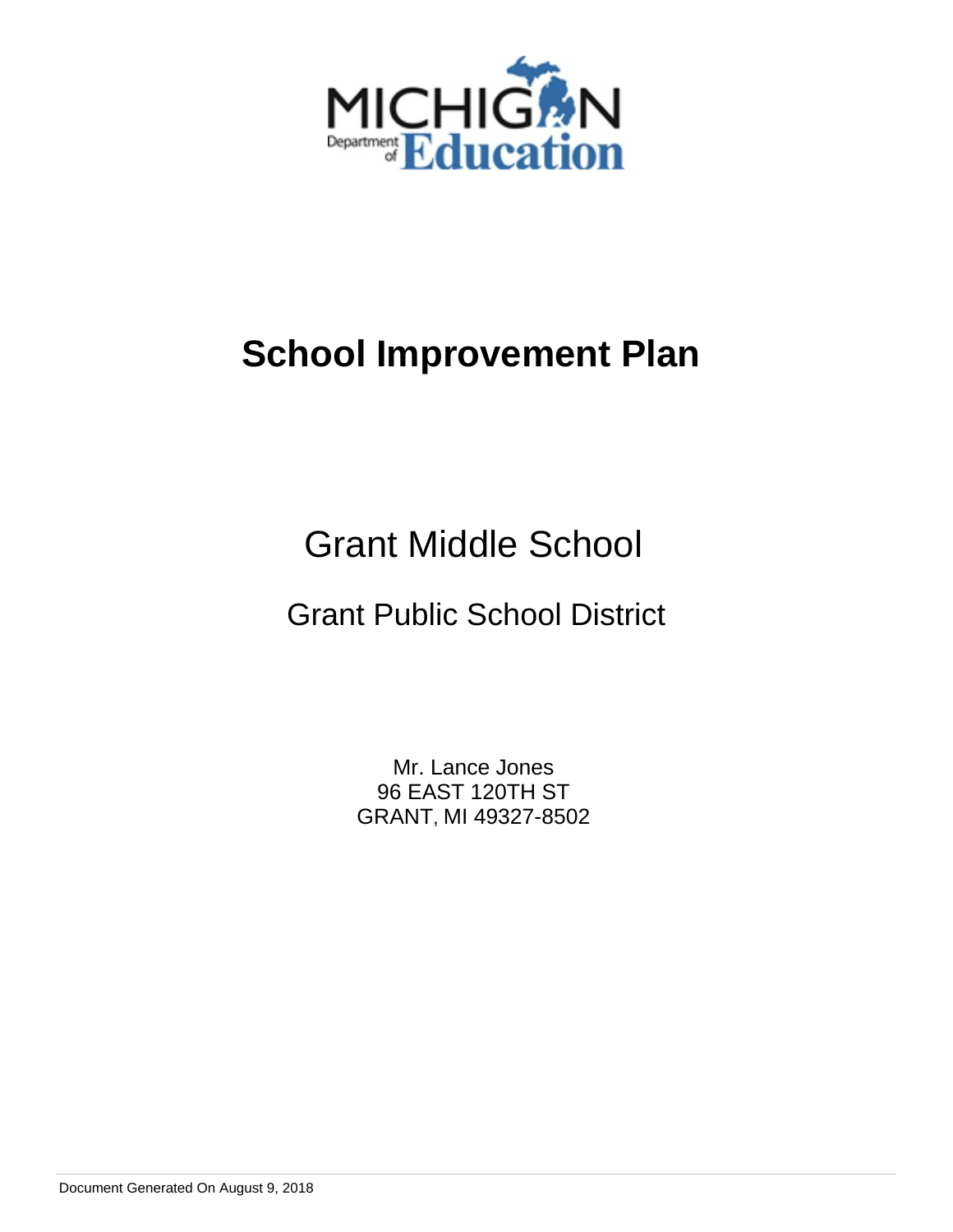# **TABLE OF CONTENTS**

### **Improvement Plan Assurance**

### **School Improvement 2018-19**

| Goal 6: All students at Grant Middle School will learn in a positive culture and climate 12 |  |
|---------------------------------------------------------------------------------------------|--|
|                                                                                             |  |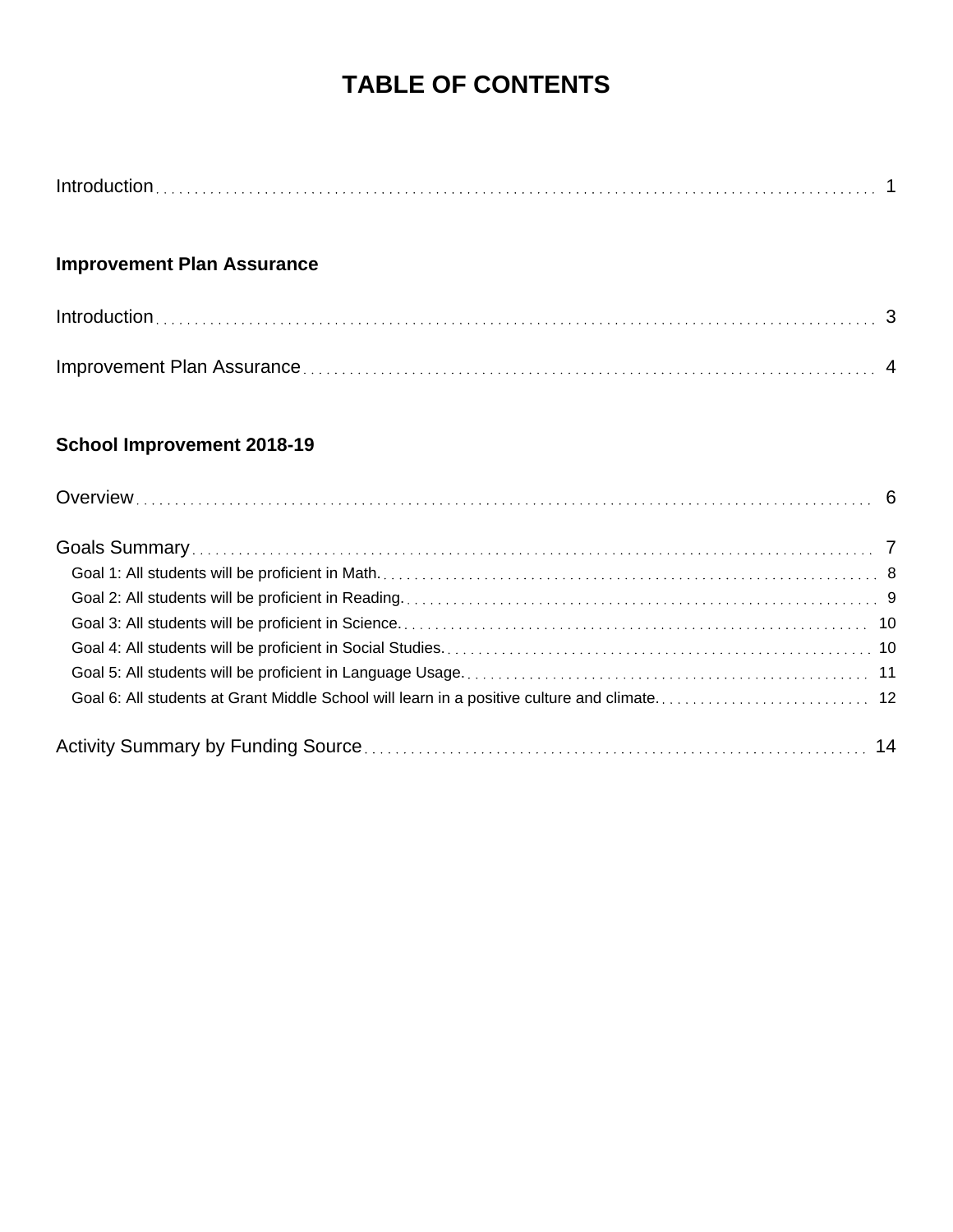### **Introduction**

The SIP is a planning tool designed to address student achievement and system needs identified through the school's comprehensive needs assessment (CNA). Additionally, the SIP provides a method for schools to address the school improvement planning requirements of Public Act 25 of the Revised School Code and the Elementary and Secondary Education Act (ESEA) as applicable.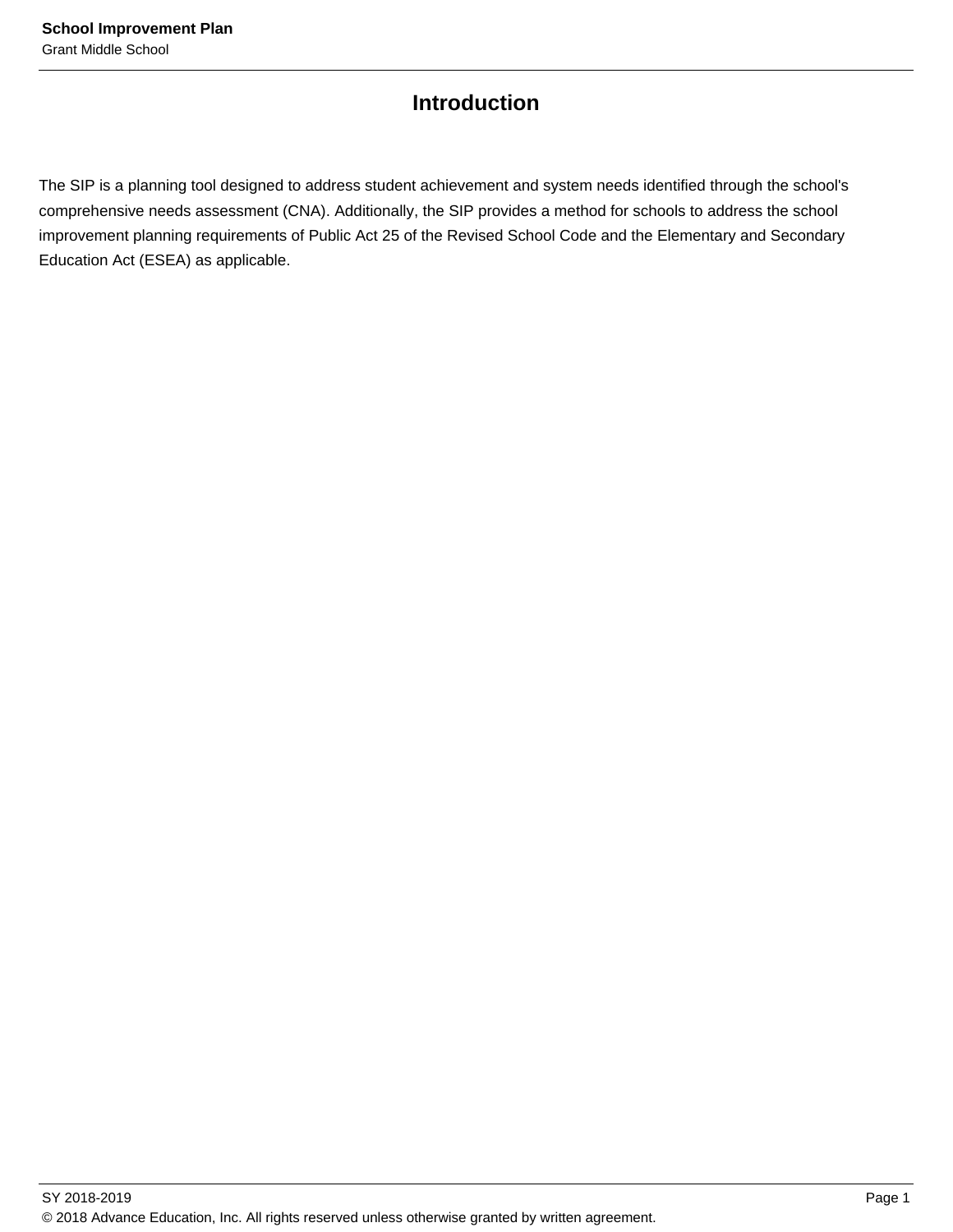# **Improvement Plan Assurance**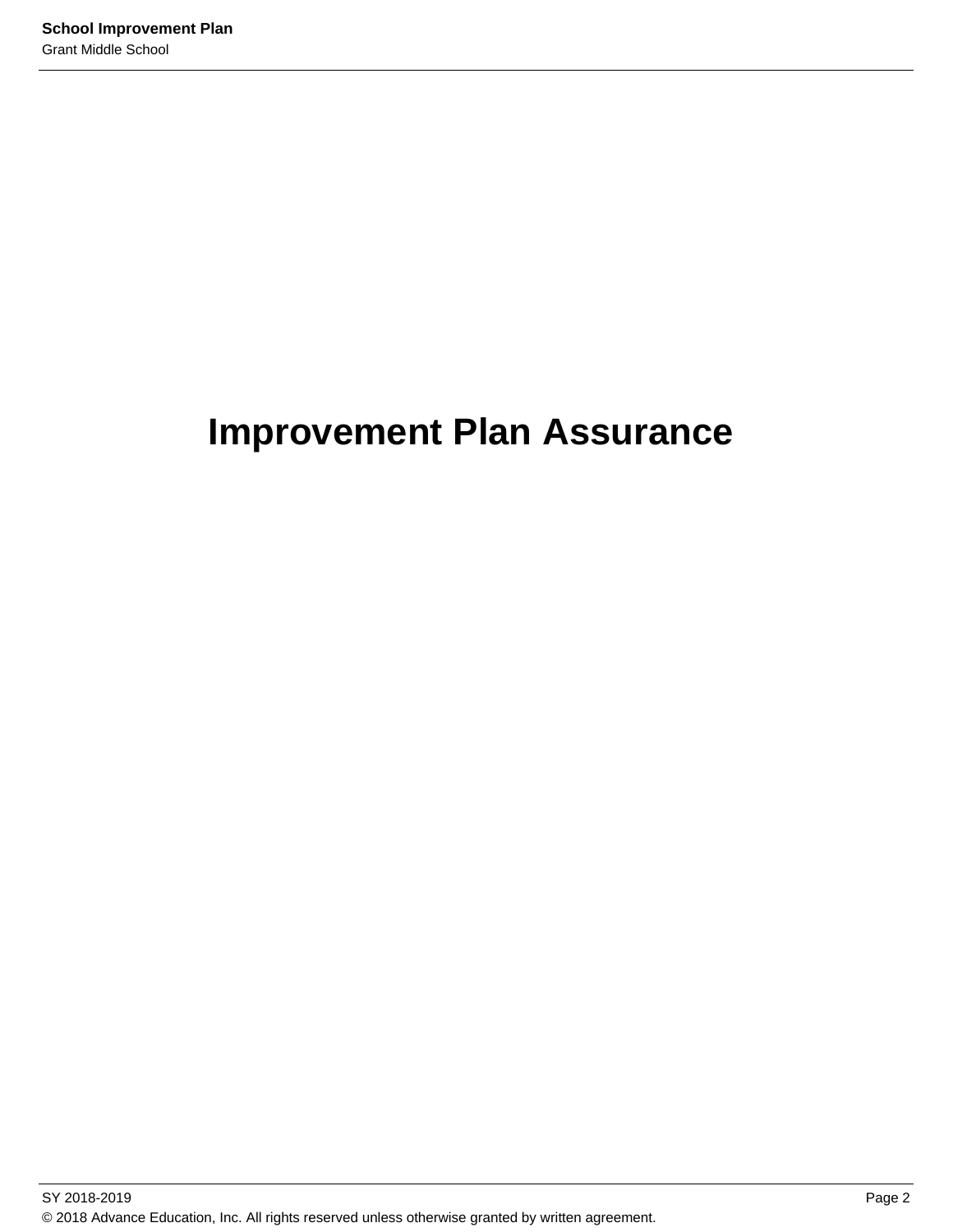### **Introduction**

During the 2016-2017 school year, schools will have two options for Goals and Plans. 1. Update Goals and Plans, if necessary, based on analysis of data and Program Evaluation; 2. Complete and upload the Abbreviated Goals and Plans template into ASSIST, based on analysis of data and Program Evaluation.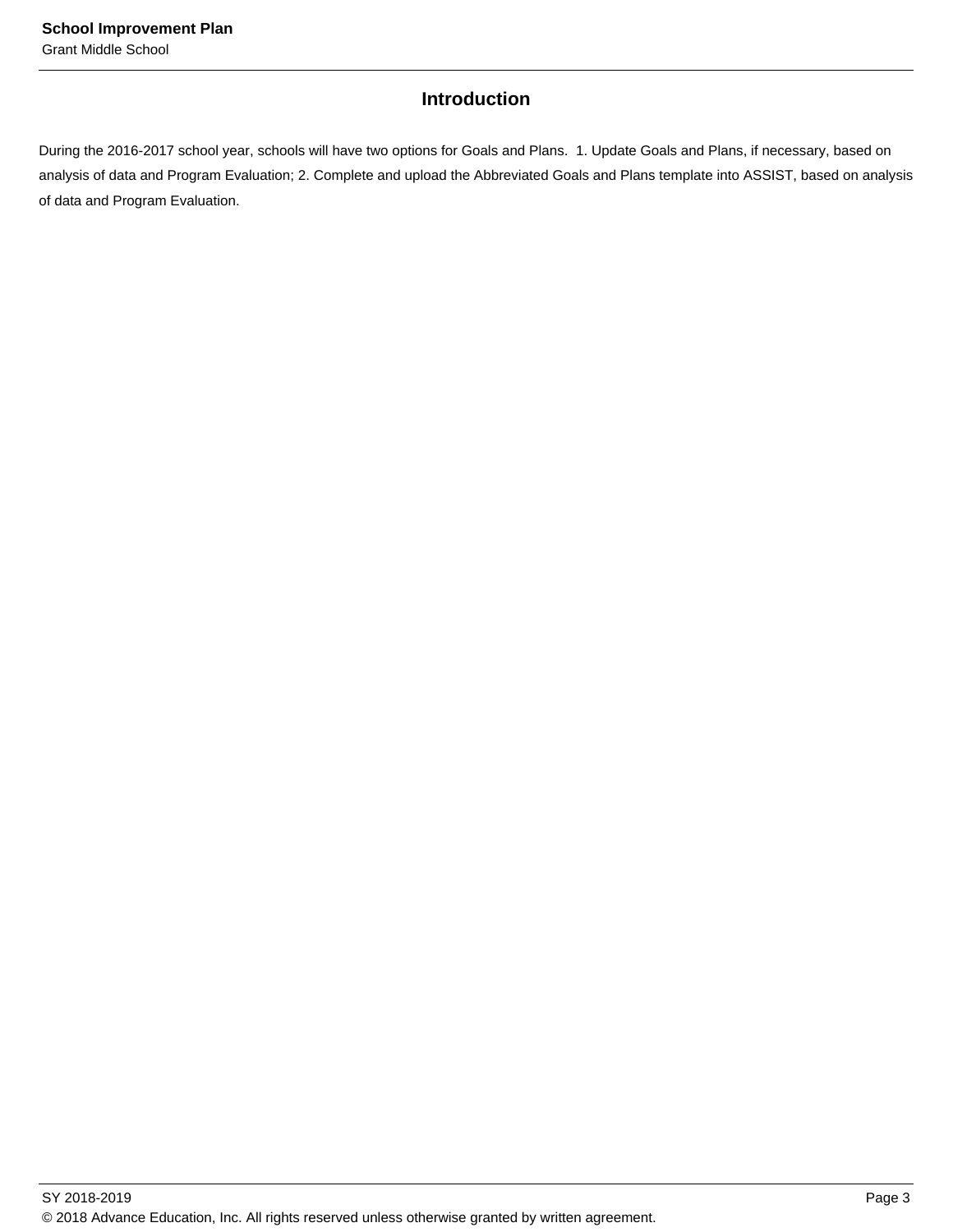### **Improvement Plan Assurance**

| ∣Label | Assurance                                                | Response                  | <b>Comment</b>                   | ∣Attachment |
|--------|----------------------------------------------------------|---------------------------|----------------------------------|-------------|
|        | IWhich option was chosen for Goals and Plans? IGoals and | Plans in<br><b>ASSIST</b> | l"See Goals and Plans in Assist" |             |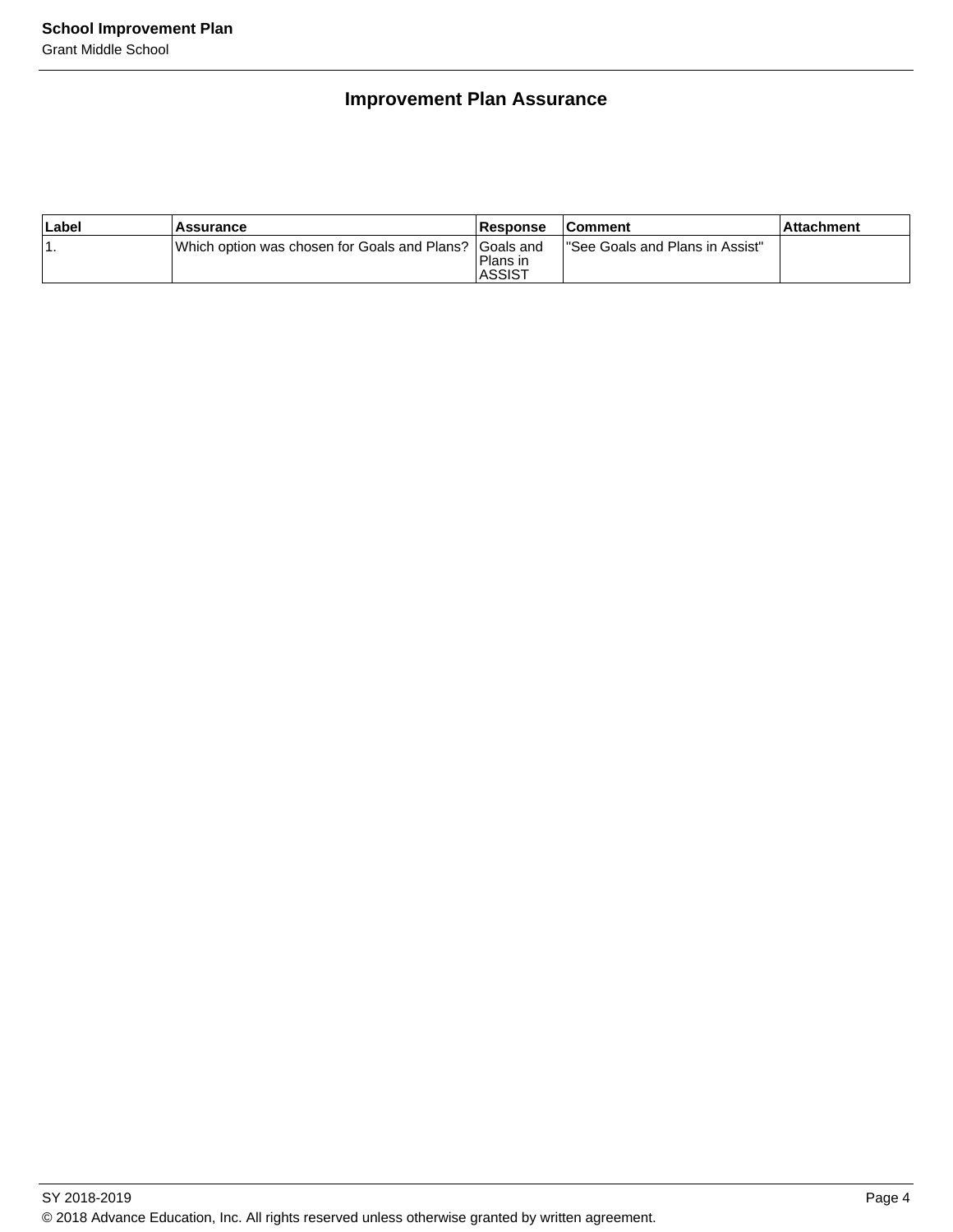# **School Improvement 2018-19**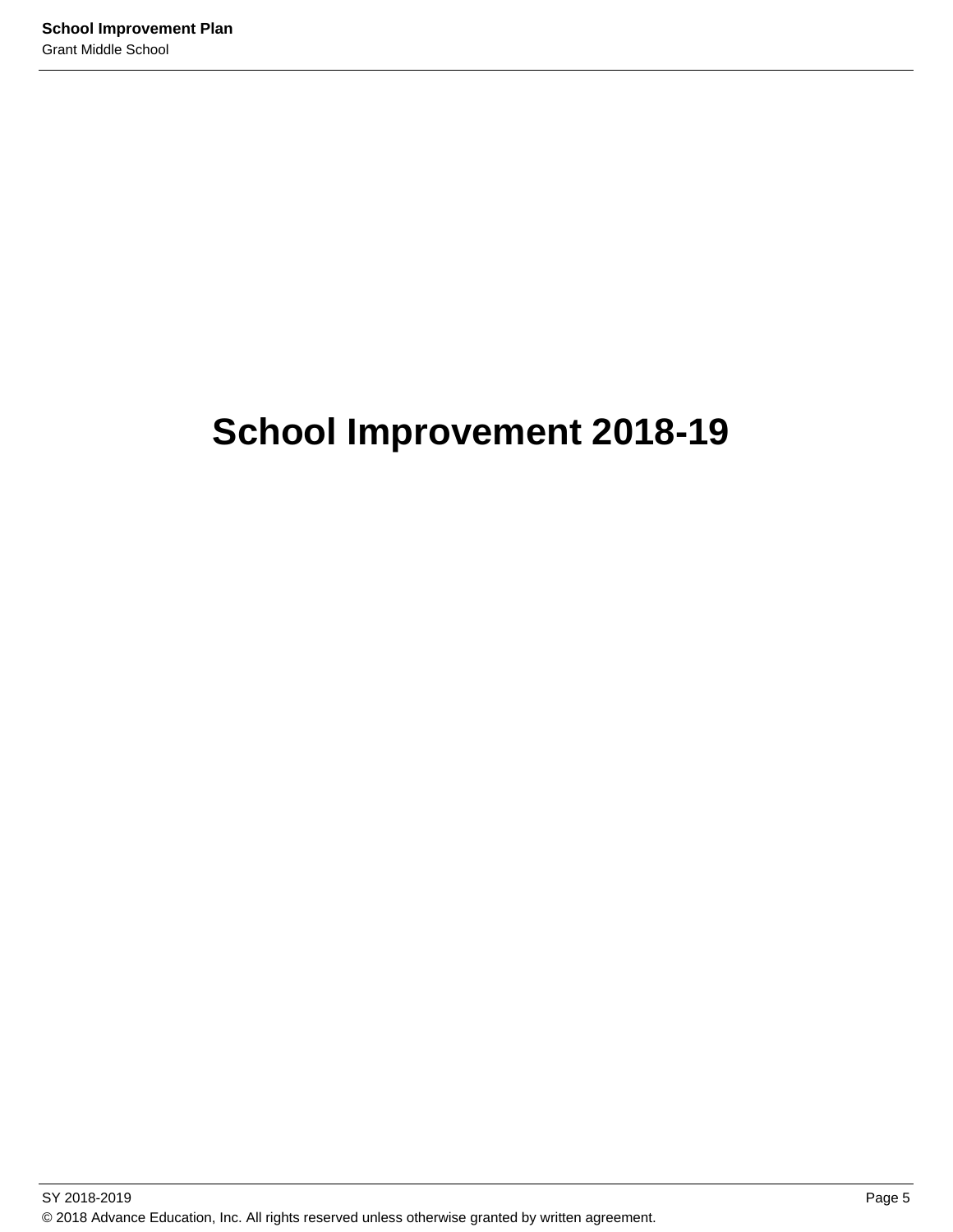Grant Middle School

## **Overview**

### **Plan Name**

School Improvement 2018-19

### **Plan Description**

SIP 2018-19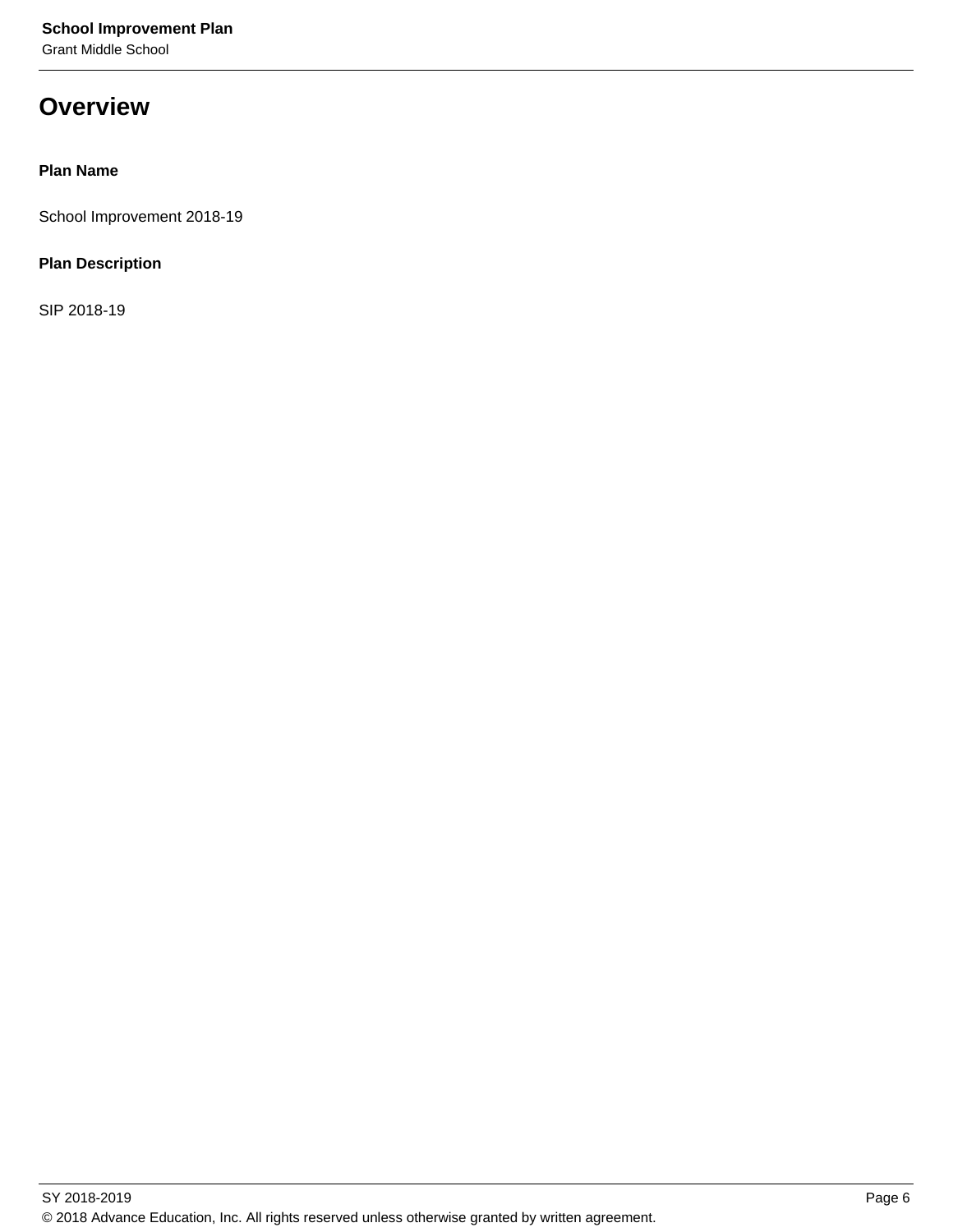## **Goals Summary**

**The following is a summary of the goals encompassed in this plan. The details for each goal are available in the next section.**

| $\#$            | Goal Name                                                                            | Goal Details                                           | Goal Type      | <b>Total Funding</b> |
|-----------------|--------------------------------------------------------------------------------------|--------------------------------------------------------|----------------|----------------------|
|                 | All students will be proficient in Math.                                             | Objectives: 1<br>Strategies: 2<br>Activities: 3        | Academic       | \$6000               |
| $ 2\rangle$     | All students will be proficient in Reading.                                          | Objectives: 1<br>Strategies: 2<br>Activities: 3        | Academic       | \$6250               |
| 3               | All students will be proficient in Science.                                          | Objectives: 1<br>Strategies: 1<br><b>Activities: 1</b> | Academic       | \$0                  |
| 4               | All students will be proficient in Social Studies.                                   | Objectives: 1<br>Strategies: 1<br>Activities: 1        | Academic       | \$0                  |
| $\overline{5}$  | All students will be proficient in Language Usage.                                   | Objectives: 1<br>Strategies: 1<br>Activities: 2        | Academic       | \$5000               |
| $6\overline{6}$ | All students at Grant Middle School will learn in a<br>positive culture and climate. | Objectives: 1<br>Strategies: 1<br>Activities: 3        | Organizational | \$2000               |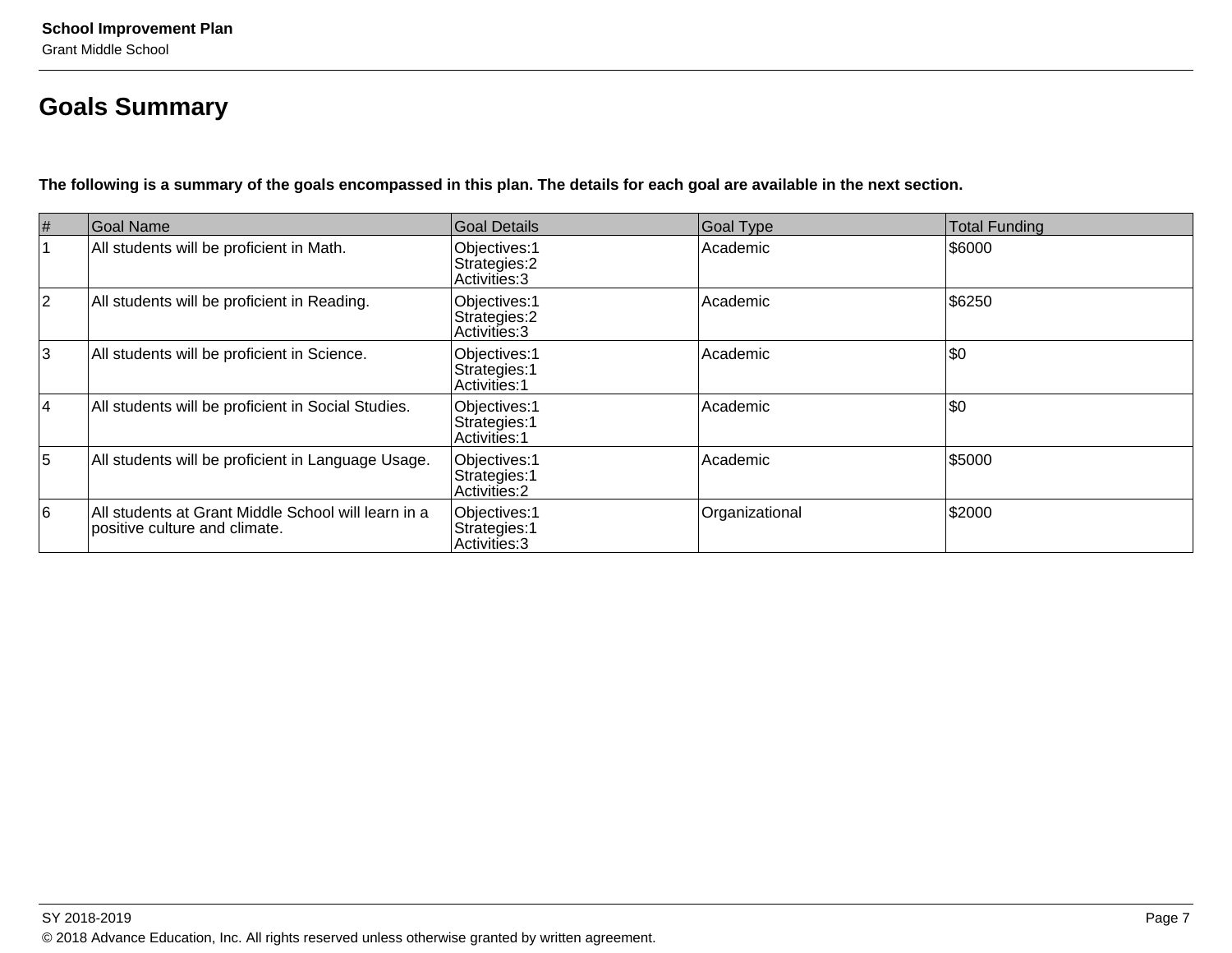## **Goal 1: All students will be proficient in Math.**

#### **Measurable Objective 1:**

40% of All Students will demonstrate a proficiency on mastering math standards in Mathematics by 06/11/2021 as measured by percentage of GMS students at orabove grade level on MSTEP testing..

### **Strategy 1:**

Professional Learning Communities - Students will be working on the same standards throughout the year during their warm up. This way students will have priorknowledge before the standard is taught.

Category: Mathematics

 Research Cited: Common Formative Assessments:How to Connect Standards-Based Instruction and Assessment, edited by Larry Ainsworth and Donald ViegutTier: Tier 1

| Activity - Direct Instruction     | Activity<br>Type                     | <b>Tier</b> | <b>Phase</b> | Begin Date End Date           | Resource<br>Assigned | Source Of<br> Funding               | <b>Staff</b><br>Responsibl                  |
|-----------------------------------|--------------------------------------|-------------|--------------|-------------------------------|----------------------|-------------------------------------|---------------------------------------------|
| <b>Power Standard Assessments</b> | Teacher<br><b>Collaborati</b><br> on | Tier 1      | Monitor      | $ 08/27/2018 06/11/2021 $ \$0 |                      | No Funding Math<br><b>IRequired</b> | Iteachers<br>land<br> administrati  <br>lon |

| Activity - Student engagement                                                                                              | Activity<br>Type               | Tier | Phase      | Begin Date End Date            | <b>Resource</b><br><b>Assianed</b> | <b>Source Of</b><br><b>IFundina</b> | <b>Staff</b><br><b>Responsibl</b>                            |
|----------------------------------------------------------------------------------------------------------------------------|--------------------------------|------|------------|--------------------------------|------------------------------------|-------------------------------------|--------------------------------------------------------------|
| Staff will be incorporating various Kagan strategies into their<br>classes to increase involvement of all of our students. | Professiona Tier 1<br>Learning |      | Ilmplement | 08/27/2018  06/11/2021  \$5000 |                                    |                                     | Title II Part Administrati<br>Ion and<br> teaching<br>Istaff |

### **Strategy 2:**

Math Intervention - Students that are at risk will receive Tier 2 small group instruction that reinforces classroom targets and supports the students areas of weakness. A variety of instructional methods are used, including online resources.

Category: Mathematics

Research Cited: Mathematics Intervention at the Secondary Prevention Level of a Multi-Tier Prevention System: Six Key Principles

by Lynn S. Fuchs, Ph.D., Vanderbilt University

Tier: Tier 2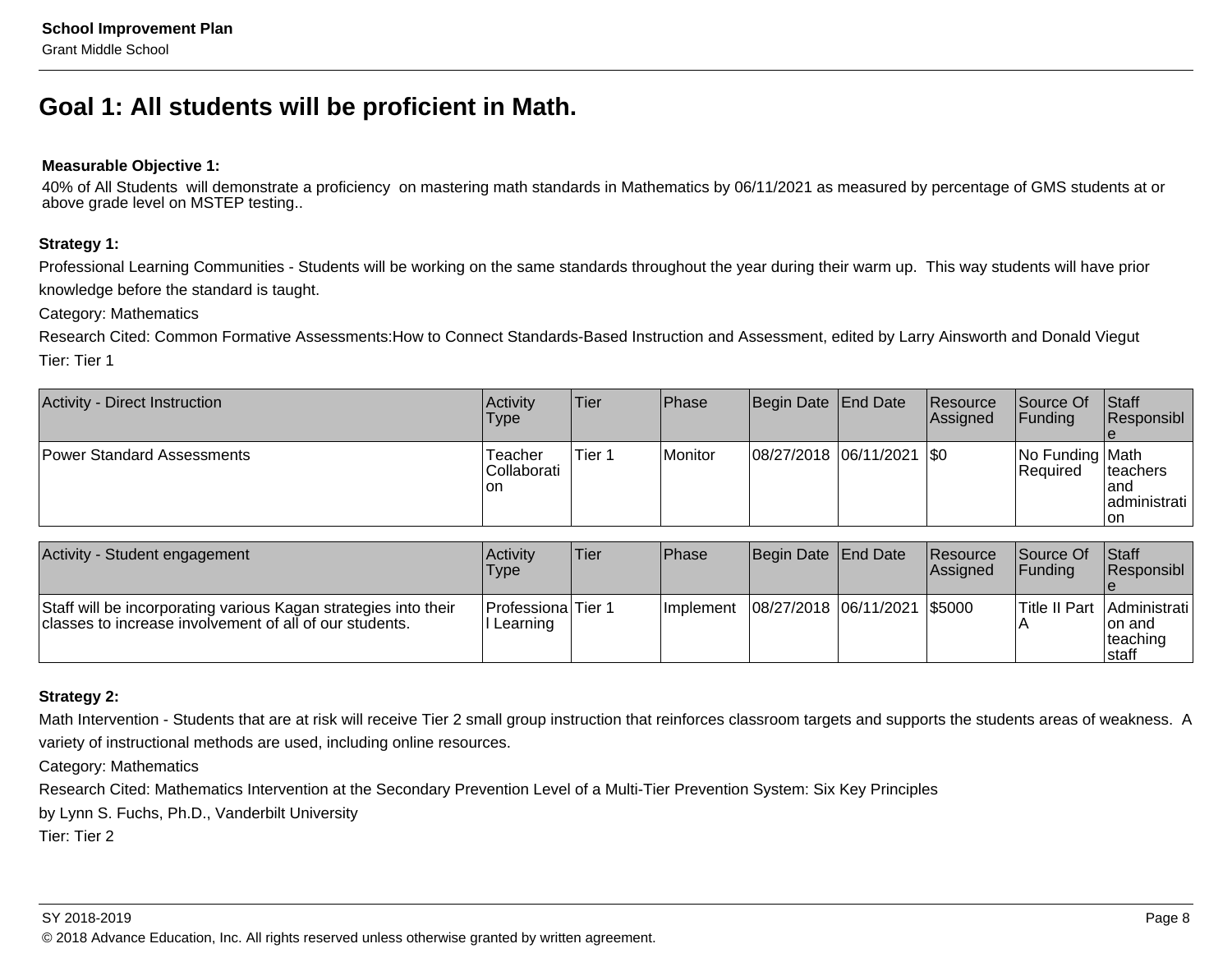Grant Middle School

| Activity - Multiplication/division facts                                                                                          | Activity<br><b>Type</b>                             | Tier    | Phase            | Begin Date   End Date          | <b>Resource</b><br>Assigned | <b>Source Of</b><br><b>IFundina</b> | <b>Staff</b><br>Responsibl                  |
|-----------------------------------------------------------------------------------------------------------------------------------|-----------------------------------------------------|---------|------------------|--------------------------------|-----------------------------|-------------------------------------|---------------------------------------------|
| Students at-risk in math will be meeting 25 minutes per day to<br>practice basic math facts with a goal of at least 80% accuracy. | <b>Academic</b><br><i><b>Support</b></i><br>Program | 'Tier 2 | <b>Implement</b> | 08/27/2018  06/11/2021  \$1000 |                             |                                     | Title II Part   Intervention  <br>Iteachers |

### **Goal 2: All students will be proficient in Reading.**

#### **Measurable Objective 1:**

 55% of All Students will demonstrate a proficiency on mastering reading standards in Reading by 06/11/2021 as measured by percentage of GMS students at orabove grade level on MSTEP testing..

#### **Strategy 1:**

Kagan Cooperative Learning - Students will be actively engaged in their reading class. Staff will be taught various engagement strategies and encouraged toincorporate them into the classroom on a regular basis.

Category: English/Language Arts

Research Cited: Kagan Cooperative Learning, edited by Dr. Spencer Kagan and Miguel Kagan

Tier: Tier 1

| <b>Activity - Teacher Training</b>                                                                                               | Activity<br><b>Type</b> | Tier   | Phase            | Begin Date End Date            | Resource<br>Assigned | <b>Source Of</b><br><b>IFundina</b> | <b>Staff</b><br>Responsibl                                   |
|----------------------------------------------------------------------------------------------------------------------------------|-------------------------|--------|------------------|--------------------------------|----------------------|-------------------------------------|--------------------------------------------------------------|
| We have had some staff trained in Kagan Cooperative<br>Learning and we will be sending more staff to a training this<br>Isummer. | Direct<br>∣Instruction  | Tier 1 | <b>Implement</b> | 08/27/2018 06/11/2021   \$5250 |                      |                                     | Title II Part Administrati<br>Ion and<br>Iteaching<br>Istaff |

| Activity - Teacher training                                                                                                                                                                                             | <b>Activity</b><br>Type   | lTier. | l Phase | Begin Date End Date                       | Resource<br><b>Assianed</b> | <b>Source Of</b><br><b>IFunding</b> | <b>Staff</b><br>Responsibl                    |
|-------------------------------------------------------------------------------------------------------------------------------------------------------------------------------------------------------------------------|---------------------------|--------|---------|-------------------------------------------|-----------------------------|-------------------------------------|-----------------------------------------------|
| Staff will be getting professional development to help<br>communicate with our Spanish speakers. One of our teachers   Learning<br>will be giving our staff various strategies to use to help improve<br>communication. | <b>Professiona</b> Tier 1 |        |         | Implement   08/27/2018   06/11/2021   \$0 |                             | lGeneral<br>lFund                   | Administrati<br>Ion and<br>teaching<br>Istaff |

#### **Strategy 2:**

Reading intervention - Students will receive Tier 2 reading intervention in small groups throughout the day.

Category: English/Language Arts

Research Cited: Tiered Instruction and Intervention in a Response-to-Intervention Model

by Edward S. Shapiro, Center for Promoting Research to Practice, Lehigh University, Bethlehem, PA

#### SY 2018-2019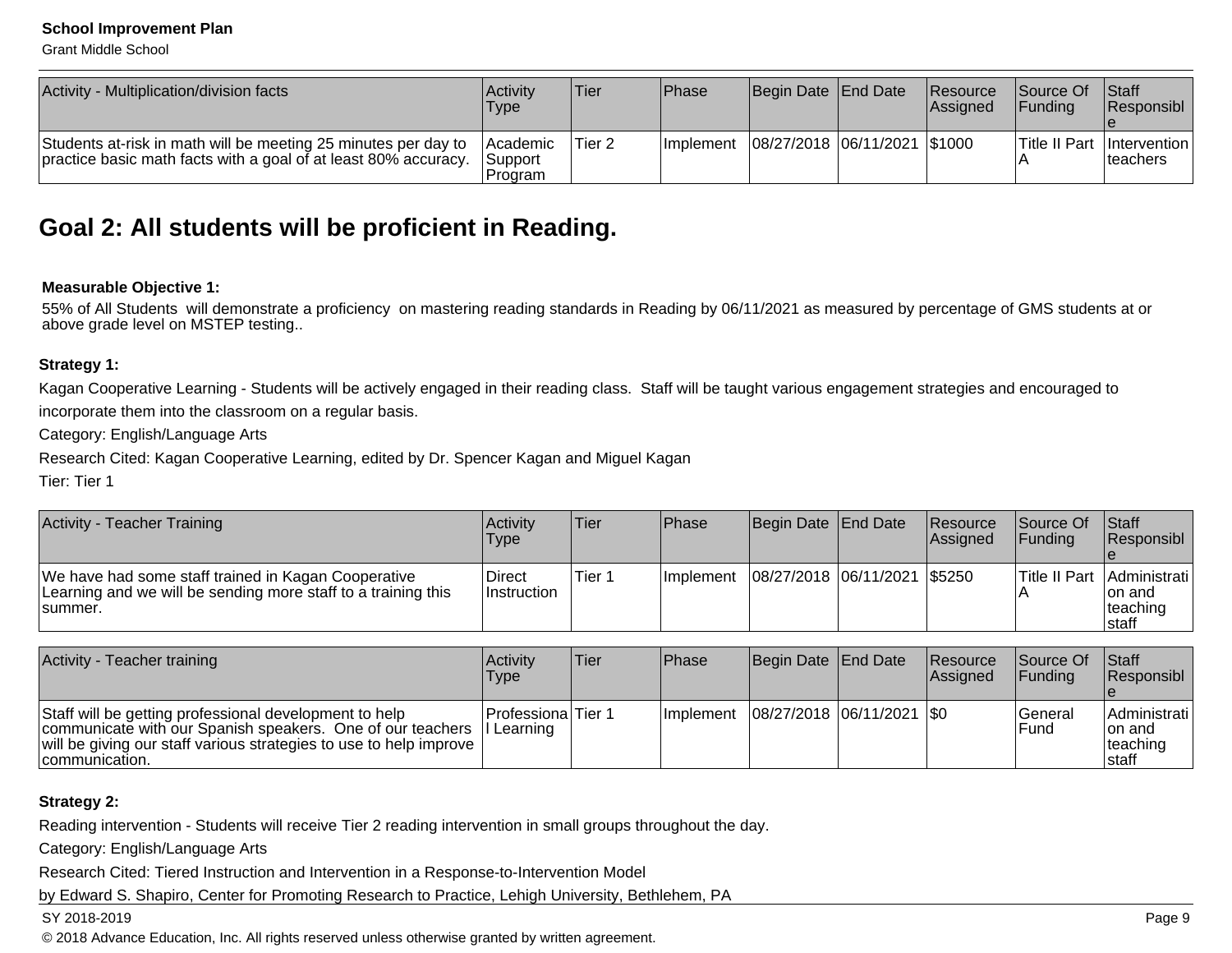Grant Middle School

Tier: Tier 2

| Activity - Reading Intervention                                                      | <b>Activity</b><br><b>Type</b>  | Tier              | Phase      | Begin Date End Date            | Resource<br>Assigned | Source Of<br><b>IFundina</b> | $\vert$ Staff<br><b>Responsibl</b> |
|--------------------------------------------------------------------------------------|---------------------------------|-------------------|------------|--------------------------------|----------------------|------------------------------|------------------------------------|
| Students that are at-risk in reading will receive daily small<br>group intervention. | lAcademic<br>Support<br>Program | Tier <sub>2</sub> | Ilmplement | 08/27/2018  06/11/2021  \$1000 |                      | Title II Part   Intervention | Iteachers                          |

### **Goal 3: All students will be proficient in Science.**

#### **Measurable Objective 1:**

 A 9% increase of All Students will demonstrate a proficiency increase on the state assessment in Science by 06/11/2021 as measured by the results of the statebenchmark.

### **Strategy 1:**

Vertical Alignment - Teachers will work together within their PLC to continue to develop and implement hands-on science lessons. These lessons support the standards reflected in the Next Generation Science Standards to further advance science achievement. They will incorporate many STEAM activities in their lessons toget students to think critically.

Category: Science

Research Cited: Research Cited: Classroom Instructional Practices That Work, Robert Marzano (2001)

Tier: Tier 1

| Activity - Vertical Alignment                                                                                                   | <b>Activity</b><br>Type | Tier    | Phase      | Begin Date   End Date         | <b>Resource</b><br>Assigned | <b>Source Of</b><br>IFundina | <b>Staff</b><br>Responsibl                                          |
|---------------------------------------------------------------------------------------------------------------------------------|-------------------------|---------|------------|-------------------------------|-----------------------------|------------------------------|---------------------------------------------------------------------|
| Students will be involved in science activities. Kagan strategies Direct<br>will be used to help manage these STEAM activities. | <b>Instruction</b>      | lTier 1 | Ilmplement | $ 08/27/2018 06/11/2021 $ \$0 |                             | lGeneral<br>lFund            | Administrat<br>lors.<br><b>Iscience</b><br> department<br>Iteachers |

## **Goal 4: All students will be proficient in Social Studies.**

### **Measurable Objective 1:**

A 9% increase of All Students will demonstrate a proficiency increase on the state assessment in Social Studies by 06/11/2021 as measured by the results of thestate benchmark.

#### SY 2018-2019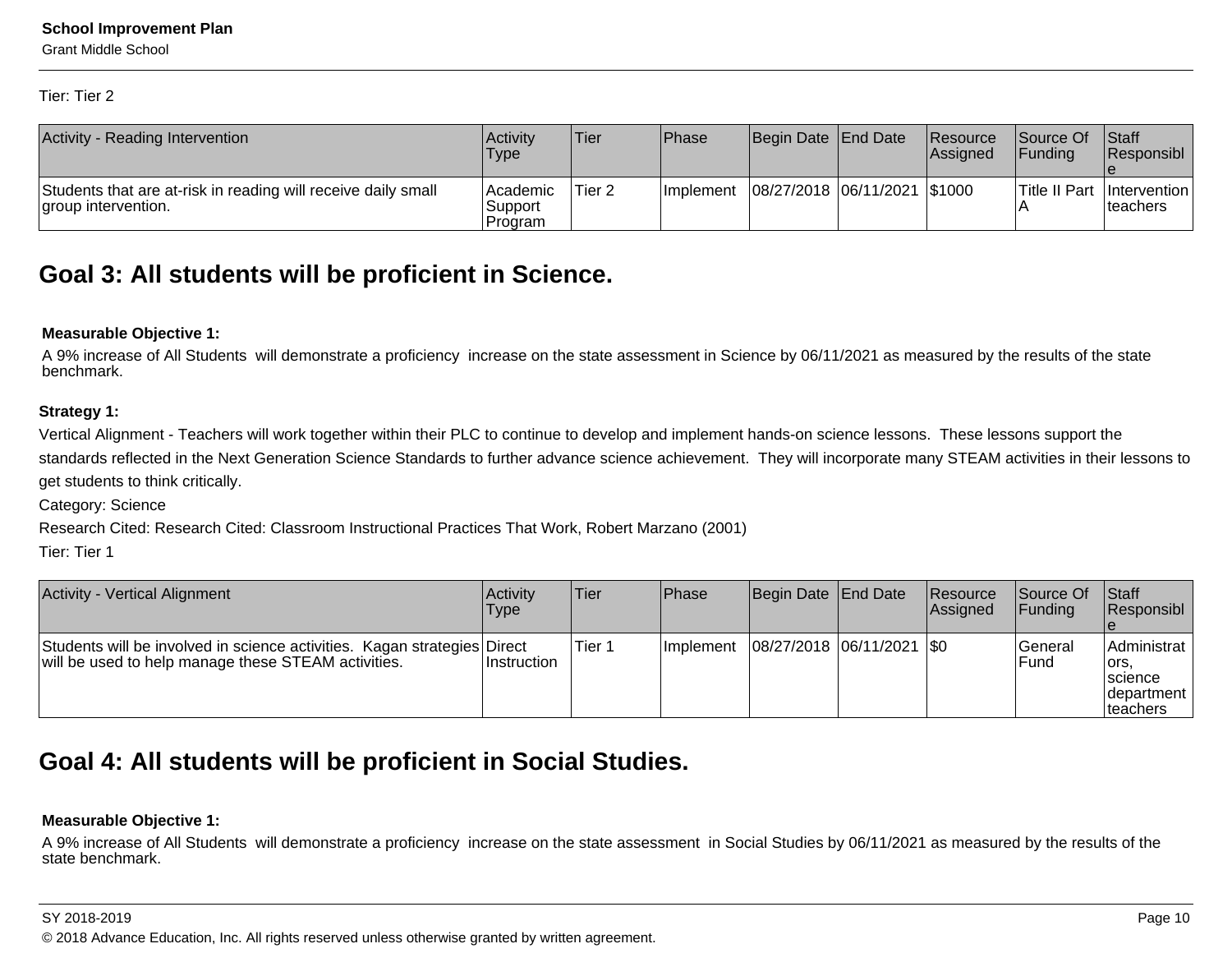Grant Middle School

### **Strategy 1:**

Vertical Alignment - The teachers will use the PLC time to align the Social Studies curriculum making it vertically aligned.

Category: Social Studies

Research Cited: Research Cited: Classroom Instructional Practices That Works, Robert Marzano (2001)

Tier: Tier 1

| Activity - Vertical Alignment                                                                                                                | <b>Activity</b><br>Type      | <b>Tier</b> | <b>IPhase</b>     | Begin Date End Date           | <b>Resource</b><br><b>Assigned</b> | <b>Source Of</b><br> Funding | <b>Staff</b><br>Responsibl                                                 |
|----------------------------------------------------------------------------------------------------------------------------------------------|------------------------------|-------------|-------------------|-------------------------------|------------------------------------|------------------------------|----------------------------------------------------------------------------|
| The teachers will be instructing the curriculum specifically in<br>economics, comparisons & connections between current and<br>Ipast events. | Direct<br><b>Instruction</b> | Tier 1      | <b>Ilmplement</b> | $ 08/27/2018 06/11/2021 $ \$0 |                                    | lGeneral<br>IFund            | Administrati<br>l on<br>lSocial<br><b>Studies</b><br>Idepartment<br>Istaff |

## **Goal 5: All students will be proficient in Language Usage.**

### **Measurable Objective 1:**

 66% of All Students will demonstrate a proficiency on mastering language usage standards in English Language Arts by 06/11/2021 as measured by percentage ofGMS students at or above grade level on MAPS testing..

### **Strategy 1:**

Engagement - All students will be actively engaged in their learning. Staff will be incorporating various Kagan strategies into all of their classes.

Category: English/Language Arts

Research Cited: Kagan Cooperative Learning by Dr. Spencer Kagan and Miguel Kagan

Tier: Tier 1

| Activity - Teacher training                                                                                                               | <b>Activity</b><br>Type                | Tier | <b>IPhase</b> | Begin Date End Date            | Resource<br><b>Assigned</b> | <b>Source Of</b><br><b>IFundina</b> | <b>Staff</b><br>Responsibl                                  |
|-------------------------------------------------------------------------------------------------------------------------------------------|----------------------------------------|------|---------------|--------------------------------|-----------------------------|-------------------------------------|-------------------------------------------------------------|
| Staff has been trained in Kagan strategies. The staff trained<br>will continue to reinforce these strategies during our PLC<br> meetings. | <b>IProfessionalTier 1</b><br>Learning |      | Ilmplement    | 08/27/2018  06/11/2021  \$5000 |                             |                                     | Title II Part Administrati<br>Ton and<br>teaching<br>staff. |

| <b>Activity</b><br>/ - teacher training | Activity<br>'Type | <b>Tier</b> | <b>Phase</b> | Begin Date End Date | <b>Resource</b><br><b>IAssigned</b> | Source Of<br>Funding | Staff<br>Responsibl |
|-----------------------------------------|-------------------|-------------|--------------|---------------------|-------------------------------------|----------------------|---------------------|
|                                         |                   |             |              |                     |                                     |                      |                     |

#### SY 2018-2019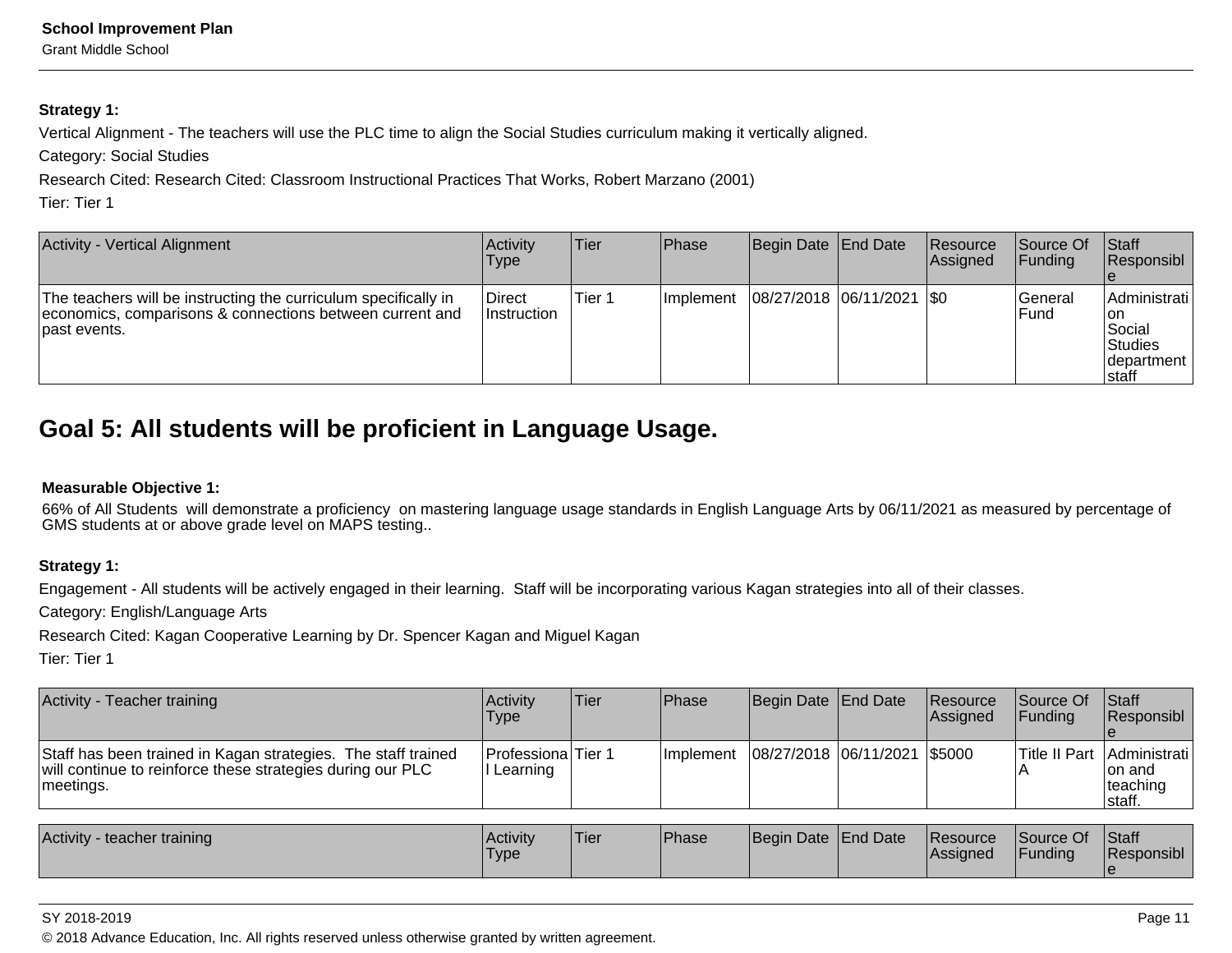Grant Middle School

| Staff<br>help<br>WI<br>$\sim$<br>≧traine∈.<br>WI<br>. DV<br>зтап<br>- 1114<br>יי י<br>. היה<br>$\overline{\mathbf{u}}$<br><b>SNASKARS</b><br>our<br>' comn<br>ักลก⊾<br>witr<br>JAI.<br>טוסאסטרי ירי | Protes:<br>. Her<br>≅ona<br>earning | <b>Ilmplemen</b> | י ו∩רי "<br>O8/2 | .יחרי<br>106/ | \$0 | 1Nc<br>dinc<br>uı<br><b>IRequire</b> | пэнаг<br>$6+6$<br>l on<br><u>_</u><br>ડાતા |
|-----------------------------------------------------------------------------------------------------------------------------------------------------------------------------------------------------|-------------------------------------|------------------|------------------|---------------|-----|--------------------------------------|--------------------------------------------|
|-----------------------------------------------------------------------------------------------------------------------------------------------------------------------------------------------------|-------------------------------------|------------------|------------------|---------------|-----|--------------------------------------|--------------------------------------------|

### **Goal 6: All students at Grant Middle School will learn in a positive culture and climate.**

#### **Measurable Objective 1:**

demonstrate a behavior by reducing the number of office discipline referrals per day per month to at or below the national median of .33 for 6-9 students. by<br>06/11/2021 as measured by SWIS data showing office discipline re

#### **Strategy 1:**

PBIS - Staff will maintain at least 70% PBIS implementation School-wide at Tier 1. The level of implementation will be measured using the School-wide PBIS TieredFidelity Inventory scale for Tier 1.

Category: School Culture

Research Cited: Horner, R., Sugai, G., Smolkowski, K., Eber, L., Nakasato, J., Todd, A., & Esperanza, J. (2009). A randomized, wait-list controlled effectiveness trial assessing school-wide behavior support in elementary schools. Journal of Positive Behavior Interventions, 11(3), 133-144.

Tier: Tier 1

| <b>Activity - SWIS Behavior Monitoring</b>                                                                                                                                                                                                                                                   | <b>Activity</b><br>Type                   | lTier  | <b>IPhase</b>     | Begin Date End Date         | Resource<br><b>Assigned</b> | <b>Source Of</b><br><b>IFunding</b> | <b>Staff</b><br>Responsibl                                 |
|----------------------------------------------------------------------------------------------------------------------------------------------------------------------------------------------------------------------------------------------------------------------------------------------|-------------------------------------------|--------|-------------------|-----------------------------|-----------------------------|-------------------------------------|------------------------------------------------------------|
| School staff will use SWIS to collect, summarize, and use<br>student behavior data for decision making. Staff will use the<br>SWIS system to collect data about office referrals and engage<br>in data-based problem solving to guide the action planning for<br>the School Leadership Team. | <b>Behavioral</b><br> Support<br> Program | Tier 1 | <b>Ilmplement</b> | 08/27/2018  06/11/2021  \$0 |                             |                                     | Title II Part   All staff and  <br>ladministrati l<br>Ton. |

| <b>Activity - Teach Expectations</b>                                                                                                                                                                                                                                                                                                           | Activity<br>Type                  | Tier   | Phase        | Begin Date End Date           | Resource<br>Assigned        | Source Of<br>Funding        | <b>Staff</b><br>Responsibl                                                                                              |
|------------------------------------------------------------------------------------------------------------------------------------------------------------------------------------------------------------------------------------------------------------------------------------------------------------------------------------------------|-----------------------------------|--------|--------------|-------------------------------|-----------------------------|-----------------------------|-------------------------------------------------------------------------------------------------------------------------|
| School staff will provide annual teaching of school-wide<br>expectations for students across the all classroom and non-<br>classroom settings using SWPBIS lesson plans. The annual<br>teaching will take place the first week of the school year and be<br>revisited periodically throughout the school as indicated by<br>Ischool-wide data. | Behavioral<br> Support<br>Program | Tier 1 | Implement    | $ 08/27/2018 06/11/2021 $ \$0 |                             | Required                    | No Funding All staff and<br>ladministrati<br>Ion with<br>leadership<br>by grade<br>level PBIS<br> representati<br>l ves |
|                                                                                                                                                                                                                                                                                                                                                |                                   |        |              |                               |                             |                             |                                                                                                                         |
| Activity - Acknowledgement System                                                                                                                                                                                                                                                                                                              | Activity<br><b>Type</b>           | Tier   | <b>Phase</b> | Begin Date End Date           | <b>Resource</b><br>Assigned | Source Of<br><b>Funding</b> | Staff<br>Responsibl                                                                                                     |

SY 2018-2019

© 2018 Advance Education, Inc. All rights reserved unless otherwise granted by written agreement.

e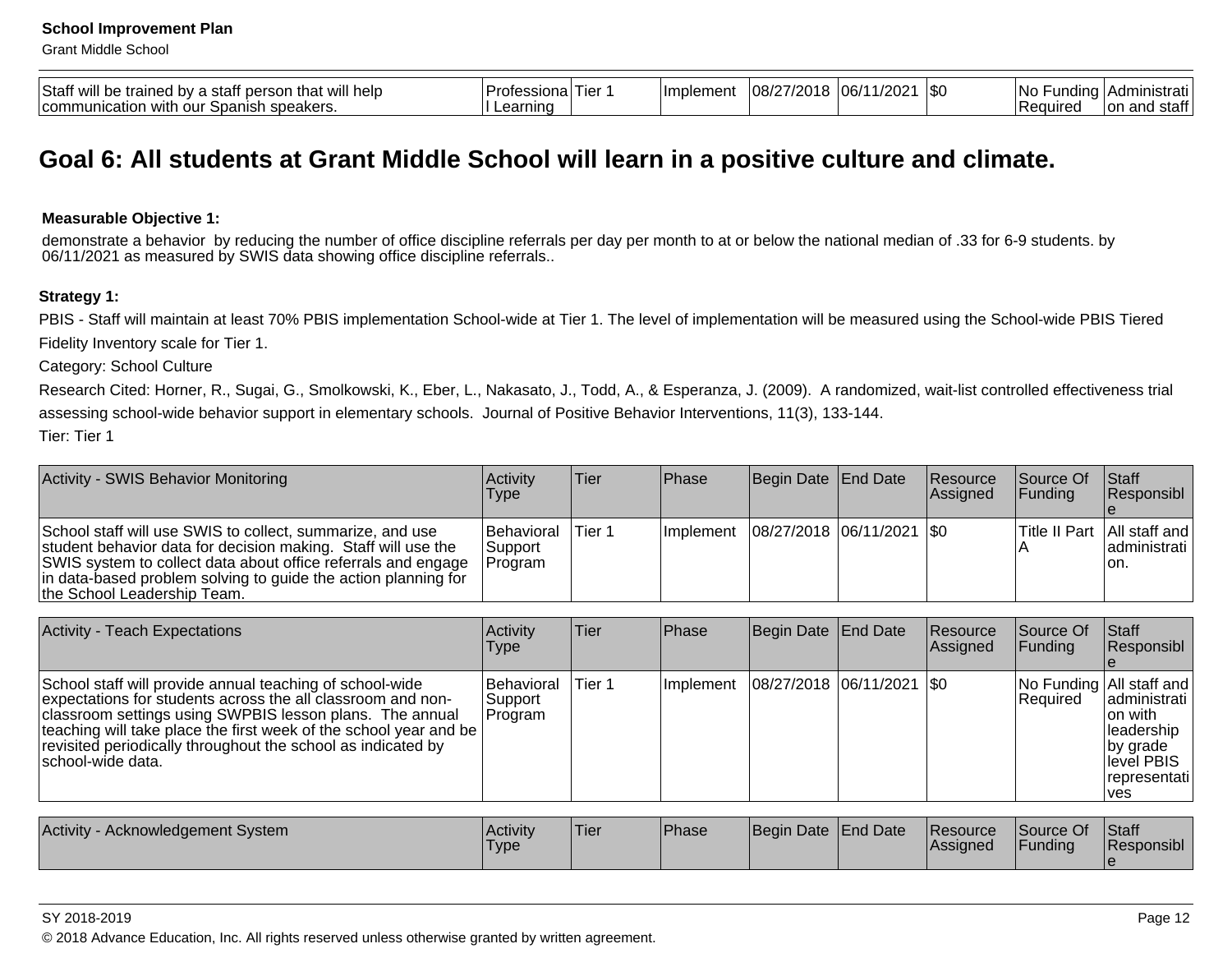Grant Middle School

| School staff will utilize the acknowledgement system to formally Behavioral<br>acknowledge expected student behavior using the PAW ticket<br>system. Staff will strive for a 4:1 ratio of acknowledgments to | <b>Support</b><br><b>IProgram</b> | Tier 1 | <b>Monitor</b> | 08/27/2018  06/11/2021   \$2000 |  | Title II Part | Staff,<br>Iparents.<br>land |
|--------------------------------------------------------------------------------------------------------------------------------------------------------------------------------------------------------------|-----------------------------------|--------|----------------|---------------------------------|--|---------------|-----------------------------|
| corrections for behavior.                                                                                                                                                                                    |                                   |        |                |                                 |  |               | ladministrati l             |
|                                                                                                                                                                                                              |                                   |        |                |                                 |  |               | ∣on                         |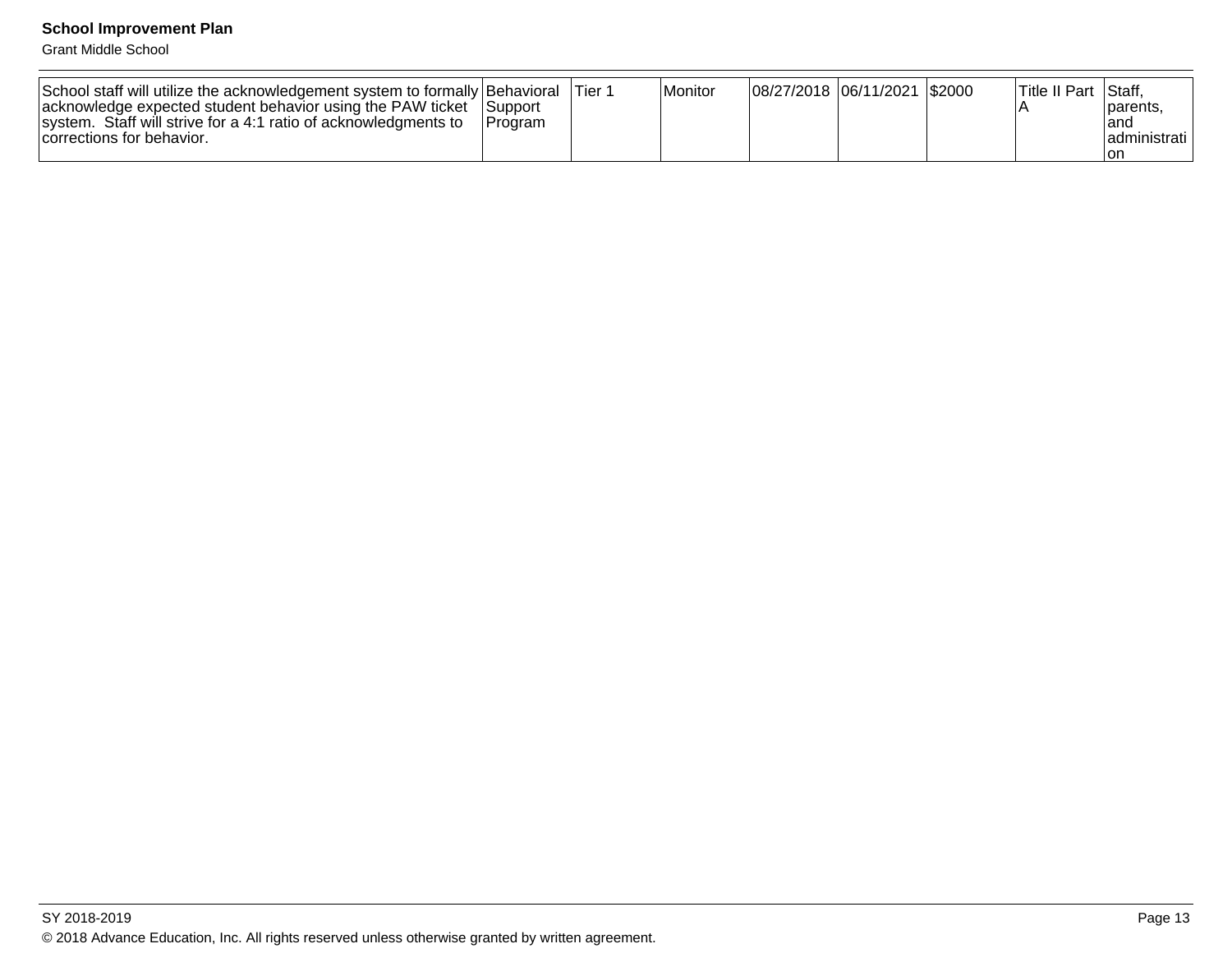## **Activity Summary by Funding Source**

### **Below is a breakdown of your activities by funding source**

### **Title II Part A**

| <b>Activity Name</b>               | Activity Description                                                                                                                                                                                                                                                                             | Activity<br><b>Type</b>                 | <b>Tier</b>       | Phase     | Begin Date            | <b>End Date</b> | Resource<br>Assigned | Staff<br>Responsibl                               |
|------------------------------------|--------------------------------------------------------------------------------------------------------------------------------------------------------------------------------------------------------------------------------------------------------------------------------------------------|-----------------------------------------|-------------------|-----------|-----------------------|-----------------|----------------------|---------------------------------------------------|
| <b>SWIS Behavior</b><br>Monitoring | School staff will use SWIS to collect, summarize,<br>and use student behavior data for decision<br>making. Staff will use the SWIS system to collect<br>data about office referrals and engage in data-<br>based problem solving to guide the action<br>planning for the School Leadership Team. | Behavioral<br>Support<br>Program        | Tier 1            | Implement | 08/27/2018            | 06/11/2021      | $ $ \$0              | All staff and<br>administrati<br>lon.             |
| Acknowledgement<br>System          | School staff will utilize the acknowledgement<br>system to formally acknowledge expected student<br>behavior using the PAW ticket system. Staff will<br>strive for a 4:1 ratio of acknowledgments to<br>corrections for behavior.                                                                | <b>Behavioral</b><br>Support<br>Program | Tier 1            | Monitor   | 08/27/2018 06/11/2021 |                 | \$2000               | Staff,<br>parents,<br>land<br>administrati<br>lon |
| Multiplication/division<br>facts   | Students at-risk in math will be meeting 25<br>minutes per day to practice basic math facts with a<br>goal of at least 80% accuracy.                                                                                                                                                             | Academic<br>Support<br>Program          | Tier <sub>2</sub> | Implement | 08/27/2018            | 06/11/2021      | \$1000               | Intervention<br><b>Iteachers</b>                  |
| Reading Intervention               | Students that are at-risk in reading will receive<br>daily small group intervention.                                                                                                                                                                                                             | Academic<br>Support<br>Program          | Tier <sub>2</sub> | Implement | 08/27/2018 06/11/2021 |                 | \$1000               | Intervention<br>teachers                          |
| Teacher training                   | Staff has been trained in Kagan strategies. The<br>staff trained will continue to reinforce these<br>strategies during our PLC meetings.                                                                                                                                                         | <b>Professiona</b> Tier 1<br>Learning   |                   | Implement | 08/27/2018            | 06/11/2021      | \$5000               | Administrati<br>on and<br>teaching<br>staff.      |
| Student engagement                 | Staff will be incorporating various Kagan<br>strategies into their classes to increase<br>involvement of all of our students.                                                                                                                                                                    | Professiona Tier 1<br>Learning          |                   | Implement | 08/27/2018            | 06/11/2021      | \$5000               | Administrati<br>lon and<br>teaching<br>staff      |
| <b>Teacher Training</b>            | We have had some staff trained in Kagan<br>Cooperative Learning and we will be sending<br>more staff to a training this summer.                                                                                                                                                                  | <b>Direct</b><br>Instruction            | Tier 1            | Implement | 08/27/2018            | 06/11/2021      | \$5250               | Administrati<br>lon and<br>teaching<br>staff      |

### **General Fund**

| <b>Activity Name</b><br><b>Activity Description</b> | <b>Activity</b><br><sup>1</sup> Type | <sup>1</sup> Tier | Phase | <b>Beain</b> | Date End Date | <b>IResource</b><br><b>Assigned</b> | Staff<br>. .<br><b>Responsibl</b> |
|-----------------------------------------------------|--------------------------------------|-------------------|-------|--------------|---------------|-------------------------------------|-----------------------------------|
|-----------------------------------------------------|--------------------------------------|-------------------|-------|--------------|---------------|-------------------------------------|-----------------------------------|

#### SY 2018-2019